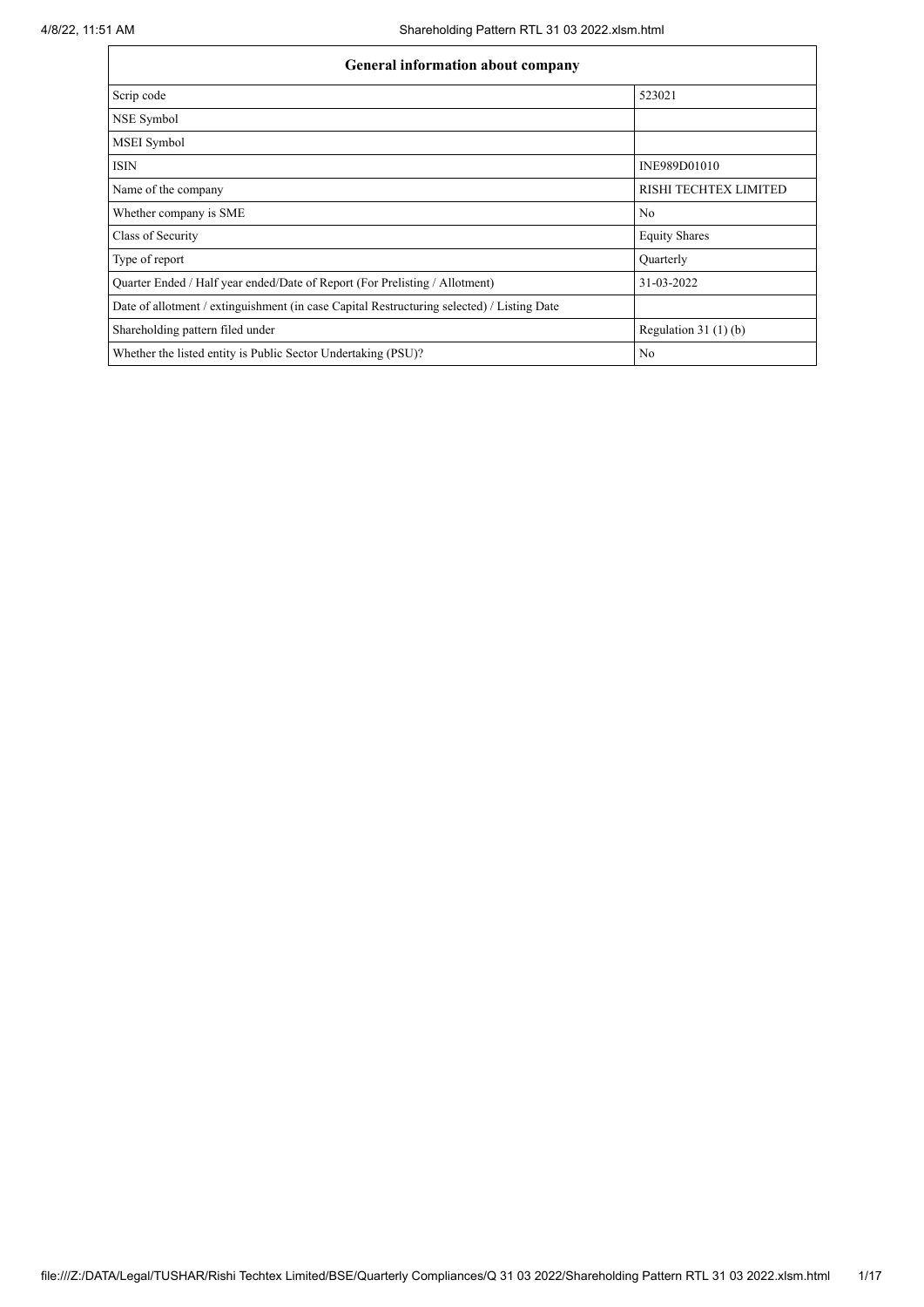|                | <b>Declaration</b>                                                                        |                |                                |                       |                             |  |  |  |  |  |
|----------------|-------------------------------------------------------------------------------------------|----------------|--------------------------------|-----------------------|-----------------------------|--|--|--|--|--|
| Sr.<br>No.     | Particular                                                                                | Yes/No         | Promoter and<br>Promoter Group | Public<br>shareholder | Non Promoter-<br>Non Public |  |  |  |  |  |
| 1              | Whether the Listed Entity has issued any partly paid up shares?                           | N <sub>0</sub> | N <sub>o</sub>                 | N <sub>o</sub>        | N <sub>0</sub>              |  |  |  |  |  |
| $\overline{2}$ | Whether the Listed Entity has issued any Convertible Securities<br>$\Omega$               | N <sub>o</sub> | No                             | N <sub>0</sub>        | N <sub>0</sub>              |  |  |  |  |  |
| $\mathfrak{Z}$ | Whether the Listed Entity has issued any Warrants?                                        | N <sub>0</sub> | N <sub>o</sub>                 | N <sub>o</sub>        | No.                         |  |  |  |  |  |
| $\overline{4}$ | Whether the Listed Entity has any shares against which<br>depository receipts are issued? | N <sub>0</sub> | N <sub>o</sub>                 | N <sub>0</sub>        | N <sub>o</sub>              |  |  |  |  |  |
| 5              | Whether the Listed Entity has any shares in locked-in?                                    | N <sub>o</sub> | No                             | No                    | No                          |  |  |  |  |  |
| 6              | Whether any shares held by promoters are pledge or otherwise<br>encumbered?               | N <sub>o</sub> | N <sub>o</sub>                 |                       |                             |  |  |  |  |  |
| 17             | Whether company has equity shares with differential voting<br>rights?                     | N <sub>0</sub> | N <sub>0</sub>                 | N <sub>0</sub>        | N <sub>0</sub>              |  |  |  |  |  |
| 8              | Whether the listed entity has any significant beneficial owner?                           | N <sub>0</sub> |                                |                       |                             |  |  |  |  |  |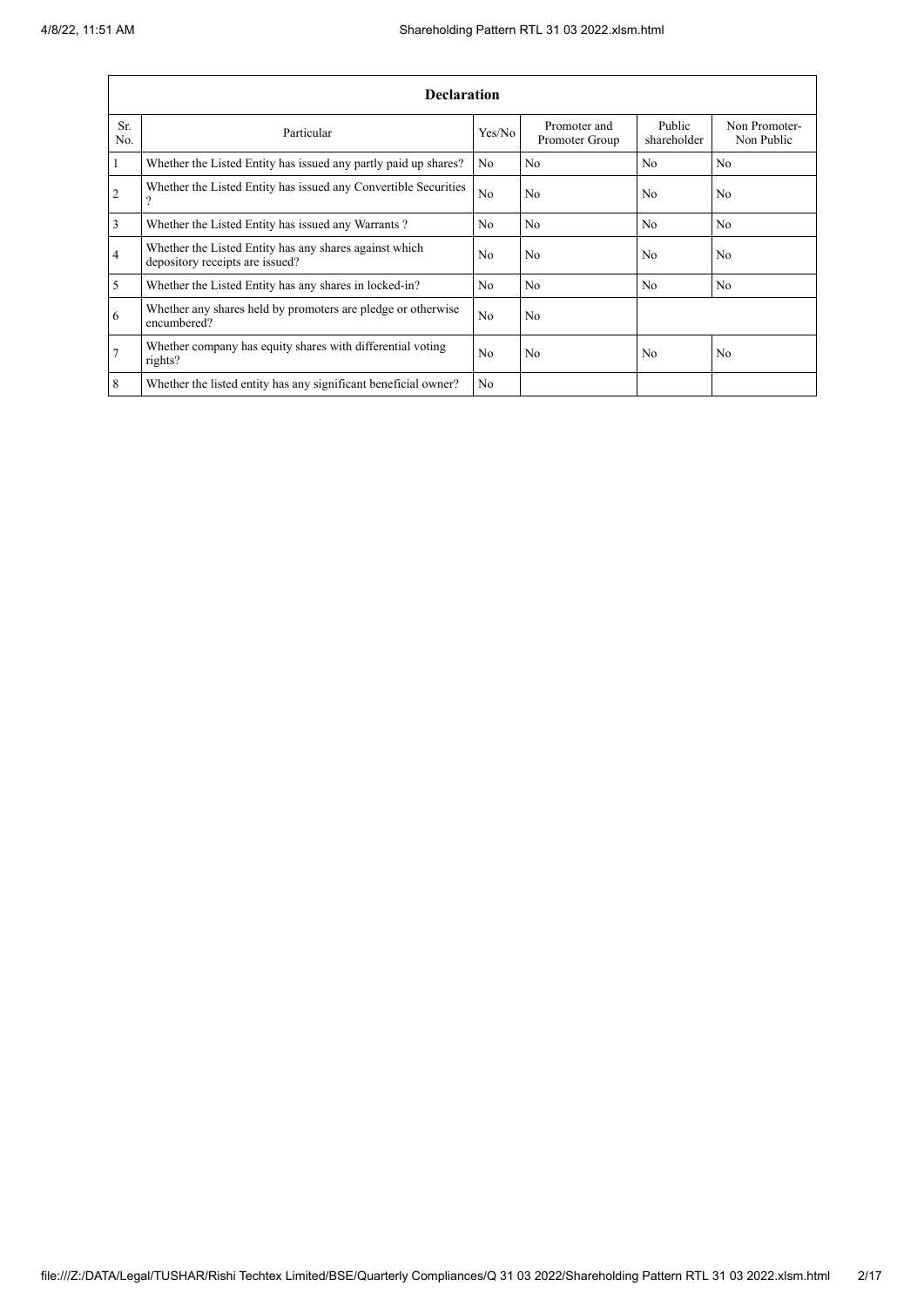$\overline{1}$ 

 $\overline{\mathsf{I}}$ 

|                                                      | <b>Table I - Summary Statement holding of specified securities</b> |              |                       |                      |                          |                              |                                          |                                                                  |               |                           |                     |
|------------------------------------------------------|--------------------------------------------------------------------|--------------|-----------------------|----------------------|--------------------------|------------------------------|------------------------------------------|------------------------------------------------------------------|---------------|---------------------------|---------------------|
| Category<br>of<br>$\left( \mathrm{I}\right)$<br>(II) | Category                                                           | Nos. Of      | No. of<br>fully paid  | No. Of<br>Partly     | No. Of<br>shares         | Total nos.<br>shares         | Shareholding as a<br>% of total no. of   | Number of Voting Rights held in each<br>class of securities (IX) |               |                           |                     |
|                                                      | shareholder                                                        | shareholders | up equity             | paid-up<br>equity    | underlying<br>Depository | held (VII)                   | shares (calculated<br>as per SCRR, 1957) |                                                                  |               | No of Voting (XIV) Rights | Total as a          |
|                                                      |                                                                    | (III)        | shares<br>held $(IV)$ | shares<br>held $(V)$ | Receipts<br>(VI)         | $= (IV) +$<br>$(V)$ + $(VI)$ | (VIII) As a % of<br>$(A+B+C2)$           | Class<br>eg: X                                                   | Class<br>eg:y | Total                     | $%$ of<br>$(A+B+C)$ |
| (A)                                                  | Promoter<br>&<br>Promoter<br>Group                                 | 6            | 2545923               |                      |                          | 2545923                      | 34.45                                    | 2545923                                                          |               | 2545923                   | 34.45               |
| (B)                                                  | Public                                                             | 3928         | 4845077               |                      |                          | 4845077                      | 65.55                                    | 4845077                                                          |               | 4845077                   | 65.55               |
| (C)                                                  | Non<br>Promoter-<br>Non Public                                     |              |                       |                      |                          |                              |                                          |                                                                  |               |                           |                     |
| (C1)                                                 | <b>Shares</b><br>underlying<br><b>DRs</b>                          |              |                       |                      |                          |                              |                                          |                                                                  |               |                           |                     |
| (C2)                                                 | Shares held<br>by<br>Employee<br>Trusts                            |              |                       |                      |                          |                              |                                          |                                                                  |               |                           |                     |
|                                                      | Total                                                              | 3934         | 7391000               |                      |                          | 7391000                      | 100                                      | 7391000                                                          |               | 7391000                   | 100                 |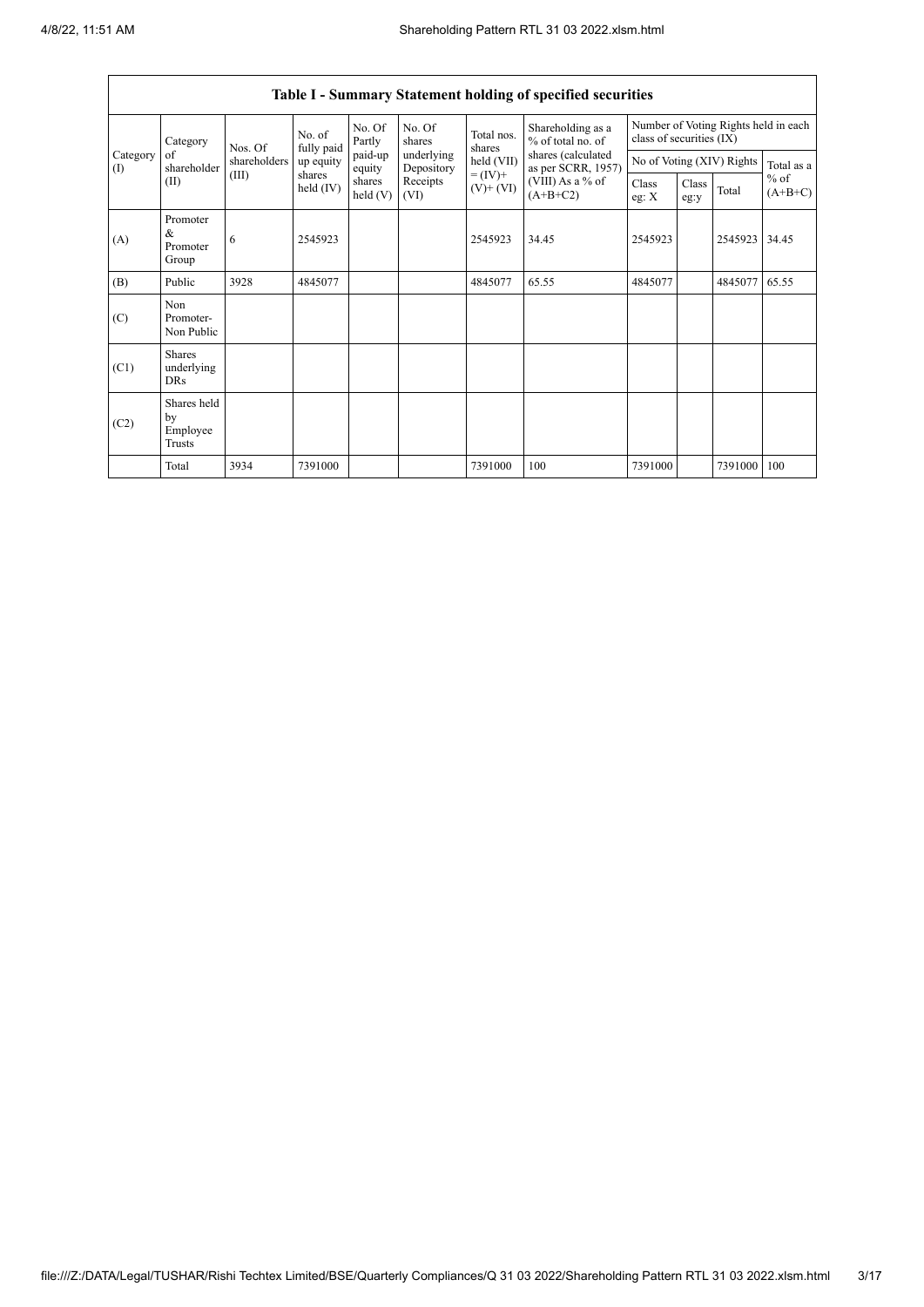|                   | Table I - Summary Statement holding of specified securities |                                                                                                     |                                       |                                                                                                                  |                                                                                                                                                                                  |                                        |                                                  |                                                                               |                                                         |                                       |
|-------------------|-------------------------------------------------------------|-----------------------------------------------------------------------------------------------------|---------------------------------------|------------------------------------------------------------------------------------------------------------------|----------------------------------------------------------------------------------------------------------------------------------------------------------------------------------|----------------------------------------|--------------------------------------------------|-------------------------------------------------------------------------------|---------------------------------------------------------|---------------------------------------|
| Category<br>$($ I | Category<br>of<br>shareholder<br>(II)                       | No. Of<br><b>Shares</b><br>Underlying<br>Outstanding<br>convertible<br>securities<br>$(X_i)$<br>(X) | No. of<br><b>Shares</b><br>Underlying | No. Of Shares<br>Underlying<br>Outstanding<br>convertible<br>securities and<br>No. Of<br>Warrants $(X_i)$<br>(a) | Shareholding, as a %<br>assuming full<br>conversion of<br>convertible securities (<br>as a percentage of<br>diluted share capital)<br>$(XI) = (VII)+(X) As a %$<br>of $(A+B+C2)$ | Number of<br>Locked in<br>shares (XII) |                                                  | Number of<br><b>Shares</b><br>pledged or<br>otherwise<br>encumbered<br>(XIII) |                                                         | Number of<br>equity shares<br>held in |
|                   |                                                             |                                                                                                     | Outstanding<br>Warrants               |                                                                                                                  |                                                                                                                                                                                  | No.<br>(a)                             | As a<br>$%$ of<br>total<br>Shares<br>held<br>(b) | No.<br>(a)                                                                    | As a<br>$%$ of<br>total<br><b>Shares</b><br>held<br>(b) | dematerialized<br>form $(XIV)$        |
| (A)               | Promoter<br>$\&$<br>Promoter<br>Group                       |                                                                                                     |                                       |                                                                                                                  | 34.45                                                                                                                                                                            |                                        |                                                  |                                                                               |                                                         | 2545923                               |
| (B)               | Public                                                      |                                                                                                     |                                       |                                                                                                                  | 65.55                                                                                                                                                                            |                                        |                                                  |                                                                               |                                                         | 4544266                               |
| (C)               | Non<br>Promoter-<br>Non Public                              |                                                                                                     |                                       |                                                                                                                  |                                                                                                                                                                                  |                                        |                                                  |                                                                               |                                                         |                                       |
| (C1)              | <b>Shares</b><br>underlying<br><b>DRs</b>                   |                                                                                                     |                                       |                                                                                                                  |                                                                                                                                                                                  |                                        |                                                  |                                                                               |                                                         |                                       |
| (C2)              | Shares held<br>by<br>Employee<br><b>Trusts</b>              |                                                                                                     |                                       |                                                                                                                  |                                                                                                                                                                                  |                                        |                                                  |                                                                               |                                                         |                                       |
|                   | Total                                                       |                                                                                                     |                                       |                                                                                                                  | 100                                                                                                                                                                              |                                        |                                                  |                                                                               |                                                         | 7090189                               |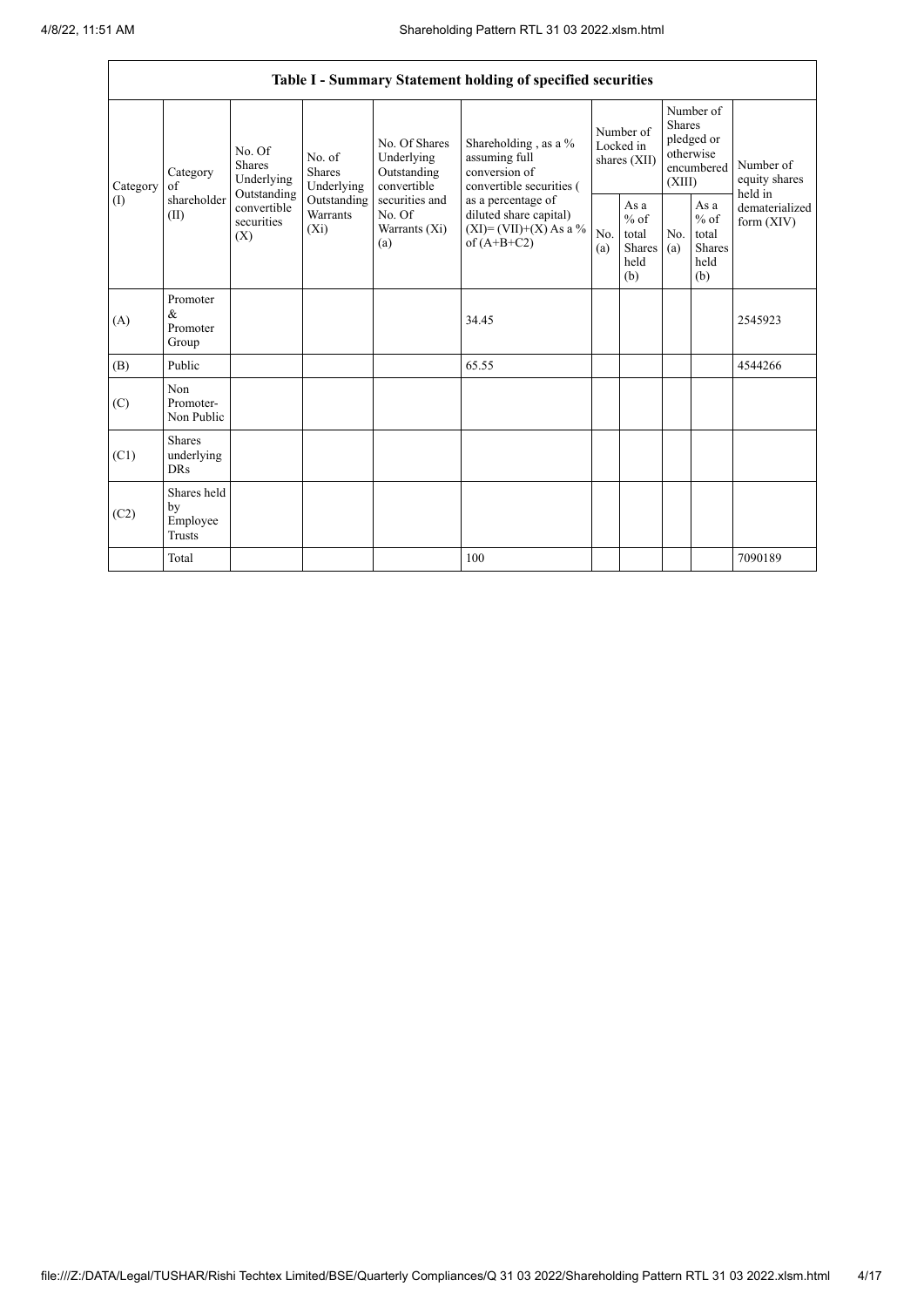| Table II - Statement showing shareholding pattern of the Promoter and Promoter Group    |                                                                                                                     |                                                                              |                            |                       |                                    |                             |                                                                                               |                               |               |                                 |                           |
|-----------------------------------------------------------------------------------------|---------------------------------------------------------------------------------------------------------------------|------------------------------------------------------------------------------|----------------------------|-----------------------|------------------------------------|-----------------------------|-----------------------------------------------------------------------------------------------|-------------------------------|---------------|---------------------------------|---------------------------|
|                                                                                         |                                                                                                                     |                                                                              | No. of                     | No. Of<br>Partly      | No. Of                             | Total<br>nos.               | Shareholding as<br>a % of total no.                                                           | each class of securities (IX) |               | Number of Voting Rights held in |                           |
| Sr.                                                                                     | Category &<br>Name of the                                                                                           | Nos. Of<br>shareholders                                                      | fully<br>paid up<br>equity | paid-<br>up<br>equity | shares<br>underlying<br>Depository | shares<br>held<br>$(VII) =$ | of shares<br>(calculated as<br>per SCRR,                                                      | No of Voting (XIV) Rights     |               |                                 | Total<br>as a %<br>of     |
|                                                                                         | Shareholders (I)                                                                                                    | (III)                                                                        | shares<br>held $(IV)$      | shares<br>held<br>(V) | Receipts<br>(VI)                   | $(IV)+$<br>$(V)$ +<br>(VI)  | 1957) (VIII) As<br>a % of<br>$(A+B+C2)$                                                       | Class eg:<br>X                | Class<br>eg:y | Total                           | Total<br>Voting<br>rights |
| A                                                                                       | Table II - Statement showing shareholding pattern of the Promoter and Promoter Group                                |                                                                              |                            |                       |                                    |                             |                                                                                               |                               |               |                                 |                           |
| (1)                                                                                     | Indian                                                                                                              |                                                                              |                            |                       |                                    |                             |                                                                                               |                               |               |                                 |                           |
| (d)                                                                                     | Any Other<br>(specify)                                                                                              | 5                                                                            | 2382691                    |                       |                                    | 2382691                     | 32.24                                                                                         | 2382691                       |               | 2382691                         | 32.24                     |
| Sub-Total (A)<br>(1)                                                                    |                                                                                                                     | 5                                                                            | 2382691                    |                       |                                    | 2382691                     | 32.24                                                                                         | 2382691                       |               | 2382691                         | 32.24                     |
| (2)                                                                                     | Foreign                                                                                                             |                                                                              |                            |                       |                                    |                             |                                                                                               |                               |               |                                 |                           |
| (a)                                                                                     | Individuals<br>(NonResident<br>Individuals/<br>Foreign<br>Individuals)                                              | 1                                                                            | 163232                     |                       |                                    | 163232                      | 2.21                                                                                          | 163232                        |               | 163232                          | 2.21                      |
| Sub-Total (A)<br>(2)                                                                    |                                                                                                                     | $\mathbf{1}$                                                                 | 163232                     |                       |                                    | 163232                      | 2.21                                                                                          | 163232                        |               | 163232                          | 2.21                      |
| Total<br>Shareholding<br>of Promoter<br>and Promoter<br>Group $(A)=$<br>$(A)(1)+(A)(2)$ |                                                                                                                     | 6                                                                            | 2545923                    |                       |                                    | 2545923                     | 34.45                                                                                         | 2545923                       |               | 2545923 34.45                   |                           |
| $\, {\bf B}$                                                                            |                                                                                                                     | Table III - Statement showing shareholding pattern of the Public shareholder |                            |                       |                                    |                             |                                                                                               |                               |               |                                 |                           |
| (1)                                                                                     | Institutions                                                                                                        |                                                                              |                            |                       |                                    |                             |                                                                                               |                               |               |                                 |                           |
| (3)                                                                                     | Non-institutions                                                                                                    |                                                                              |                            |                       |                                    |                             |                                                                                               |                               |               |                                 |                           |
| (a(i))                                                                                  | Individuals -<br>i.Individual<br>shareholders<br>holding nominal<br>share capital up<br>to Rs. 2 lakhs.             | 3756                                                                         | 1640187                    |                       |                                    | 1640187                     | 22.19                                                                                         | 1640187                       |               | 1640187 22.19                   |                           |
| (a(ii))                                                                                 | Individuals - ii.<br>Individual<br>shareholders<br>holding nominal<br>share capital in<br>excess of Rs. 2<br>lakhs. | 19                                                                           | 2353415                    |                       |                                    | 2353415                     | 31.84                                                                                         | 2353415                       |               | 2353415                         | 31.84                     |
| (e)                                                                                     | Any Other<br>(specify)                                                                                              | 153                                                                          | 851475                     |                       |                                    | 851475                      | 11.52                                                                                         | 851475                        |               | 851475                          | 11.52                     |
| Sub-Total (B)<br>(3)                                                                    |                                                                                                                     | 3928                                                                         | 4845077                    |                       |                                    | 4845077                     | 65.55                                                                                         | 4845077                       |               | 4845077                         | 65.55                     |
| <b>Total Public</b><br>Shareholding<br>$(B)=(B)(1)+$<br>$(B)(2)+(B)(3)$                 |                                                                                                                     | 3928                                                                         | 4845077                    |                       |                                    | 4845077                     | 65.55                                                                                         | 4845077                       |               | 4845077                         | 65.55                     |
| $\mathbf C$                                                                             |                                                                                                                     |                                                                              |                            |                       |                                    |                             | Table IV - Statement showing shareholding pattern of the Non Promoter- Non Public shareholder |                               |               |                                 |                           |
| Total (<br>$A+B+C2$ )                                                                   |                                                                                                                     | 3934                                                                         | 7391000                    |                       |                                    | 7391000                     | 100                                                                                           | 7391000                       |               | 7391000                         | 100                       |
| Total<br>$(A+B+C)$                                                                      |                                                                                                                     | 3934                                                                         | 7391000                    |                       |                                    | 7391000                     | 100                                                                                           | 7391000                       |               | 7391000                         | 100                       |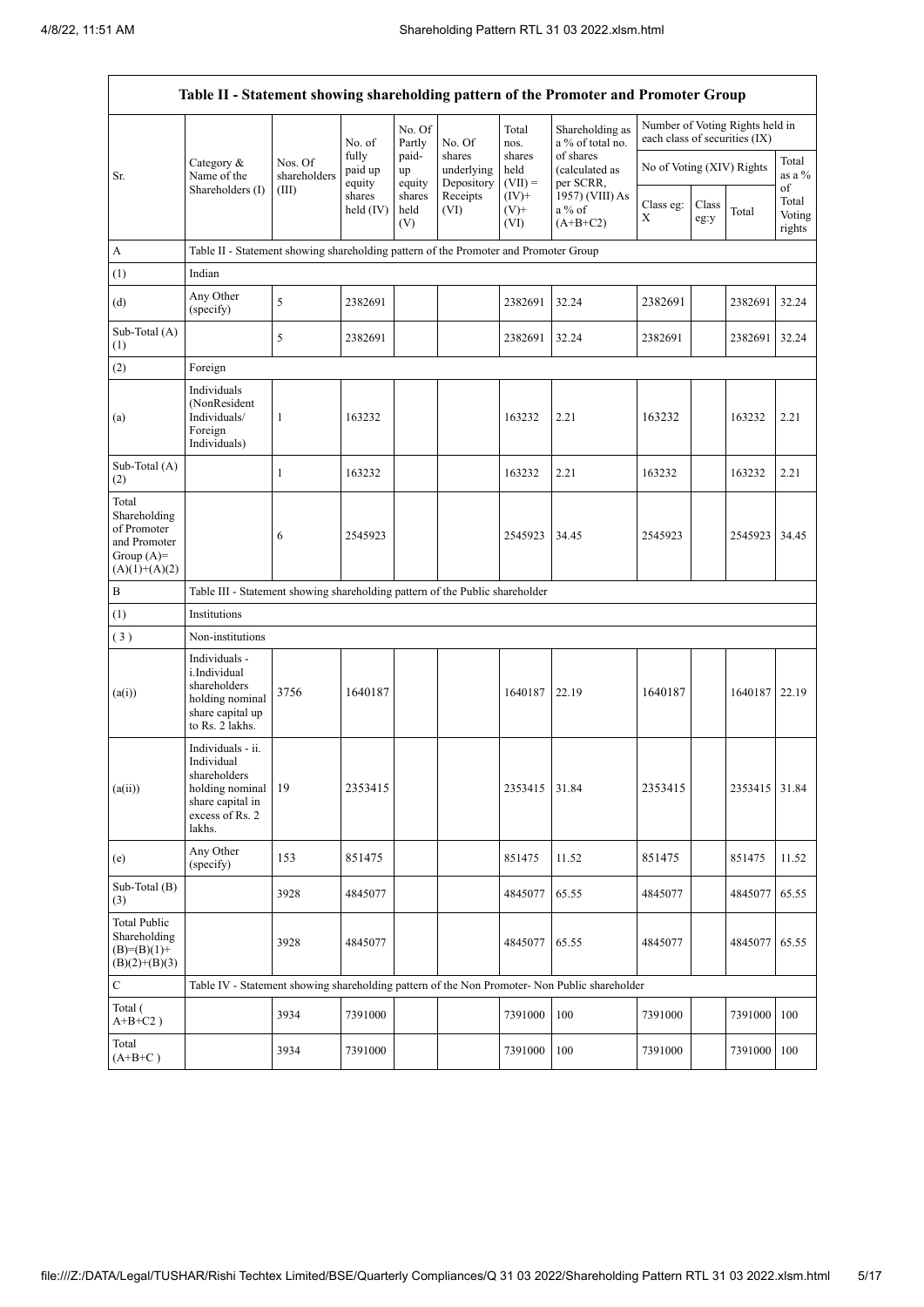| Table II - Statement showing shareholding pattern of the Promoter and Promoter Group    |                                                                                          |                                                                             |                                                                                                           |                                                                                                                                                                           |  |                                                  |            |                                                                        |                                       |
|-----------------------------------------------------------------------------------------|------------------------------------------------------------------------------------------|-----------------------------------------------------------------------------|-----------------------------------------------------------------------------------------------------------|---------------------------------------------------------------------------------------------------------------------------------------------------------------------------|--|--------------------------------------------------|------------|------------------------------------------------------------------------|---------------------------------------|
| Sr.                                                                                     | No. Of<br><b>Shares</b><br>Underlying<br>Outstanding<br>convertible<br>securities<br>(X) | No. of<br><b>Shares</b><br>Underlying<br>Outstanding<br>Warrants<br>$(X_i)$ | No. Of Shares<br>Underlying<br>Outstanding<br>convertible<br>securities and<br>No. Of Warrants<br>(Xi)(a) | Shareholding, as a %<br>assuming full conversion of<br>convertible securities (as a<br>percentage of diluted share<br>capital) $(XI) = (VII)+(X) As$<br>a % of $(A+B+C2)$ |  | Number of<br>Locked in<br>shares (XII)           |            | Number of<br>Shares<br>pledged or<br>otherwise<br>encumbered<br>(XIII) | Number of<br>equity shares<br>held in |
|                                                                                         |                                                                                          |                                                                             |                                                                                                           |                                                                                                                                                                           |  | As a<br>$%$ of<br>total<br>Shares<br>held<br>(b) | No.<br>(a) | As a<br>$\%$ of<br>total<br><b>Shares</b><br>held<br>(b)               | dematerialized<br>form $(XIV)$        |
| $\mathbf A$                                                                             |                                                                                          |                                                                             |                                                                                                           | Table II - Statement showing shareholding pattern of the Promoter and Promoter Group                                                                                      |  |                                                  |            |                                                                        |                                       |
| (1)                                                                                     | Indian                                                                                   |                                                                             |                                                                                                           |                                                                                                                                                                           |  |                                                  |            |                                                                        |                                       |
| (d)                                                                                     |                                                                                          |                                                                             |                                                                                                           | 32.24                                                                                                                                                                     |  |                                                  |            |                                                                        | 2382691                               |
| Sub-Total (A)<br>(1)                                                                    |                                                                                          |                                                                             |                                                                                                           | 32.24                                                                                                                                                                     |  |                                                  |            |                                                                        | 2382691                               |
| (2)                                                                                     | Foreign                                                                                  |                                                                             |                                                                                                           |                                                                                                                                                                           |  |                                                  |            |                                                                        |                                       |
| (a)                                                                                     |                                                                                          |                                                                             |                                                                                                           | 2.21                                                                                                                                                                      |  |                                                  |            |                                                                        | 163232                                |
| Sub-Total (A)<br>(2)                                                                    |                                                                                          |                                                                             |                                                                                                           | 2.21                                                                                                                                                                      |  |                                                  |            |                                                                        | 163232                                |
| Total<br>Shareholding<br>of Promoter<br>and Promoter<br>Group $(A)=$<br>$(A)(1)+(A)(2)$ |                                                                                          |                                                                             |                                                                                                           | 34.45                                                                                                                                                                     |  |                                                  |            |                                                                        | 2545923                               |
| $\, {\bf B}$                                                                            |                                                                                          |                                                                             |                                                                                                           | Table III - Statement showing shareholding pattern of the Public shareholder                                                                                              |  |                                                  |            |                                                                        |                                       |
| (1)                                                                                     | Institutions                                                                             |                                                                             |                                                                                                           |                                                                                                                                                                           |  |                                                  |            |                                                                        |                                       |
| (3)                                                                                     | Non-institutions                                                                         |                                                                             |                                                                                                           |                                                                                                                                                                           |  |                                                  |            |                                                                        |                                       |
| (a(i))                                                                                  |                                                                                          |                                                                             |                                                                                                           | 22.19                                                                                                                                                                     |  |                                                  |            |                                                                        | 1378160                               |
| (a(ii))                                                                                 |                                                                                          |                                                                             |                                                                                                           | 31.84                                                                                                                                                                     |  |                                                  |            |                                                                        | 2353415                               |
| (e)                                                                                     |                                                                                          |                                                                             |                                                                                                           | 11.52                                                                                                                                                                     |  |                                                  |            |                                                                        | 812691                                |
| Sub-Total (B)<br>(3)                                                                    |                                                                                          |                                                                             |                                                                                                           | 65.55                                                                                                                                                                     |  |                                                  |            |                                                                        | 4544266                               |
| <b>Total Public</b><br>Shareholding<br>$(B)=(B)(1)+$<br>$(B)(2)+(B)(3)$                 |                                                                                          |                                                                             |                                                                                                           | 65.55                                                                                                                                                                     |  |                                                  |            |                                                                        | 4544266                               |
| $\mathbf C$                                                                             |                                                                                          |                                                                             |                                                                                                           | Table IV - Statement showing shareholding pattern of the Non Promoter- Non Public shareholder                                                                             |  |                                                  |            |                                                                        |                                       |
| Total (<br>$A+B+C2$ )                                                                   |                                                                                          |                                                                             |                                                                                                           | 100                                                                                                                                                                       |  |                                                  |            |                                                                        | 7090189                               |
| Total (A+B+C                                                                            |                                                                                          |                                                                             |                                                                                                           | 100                                                                                                                                                                       |  |                                                  |            |                                                                        | 7090189                               |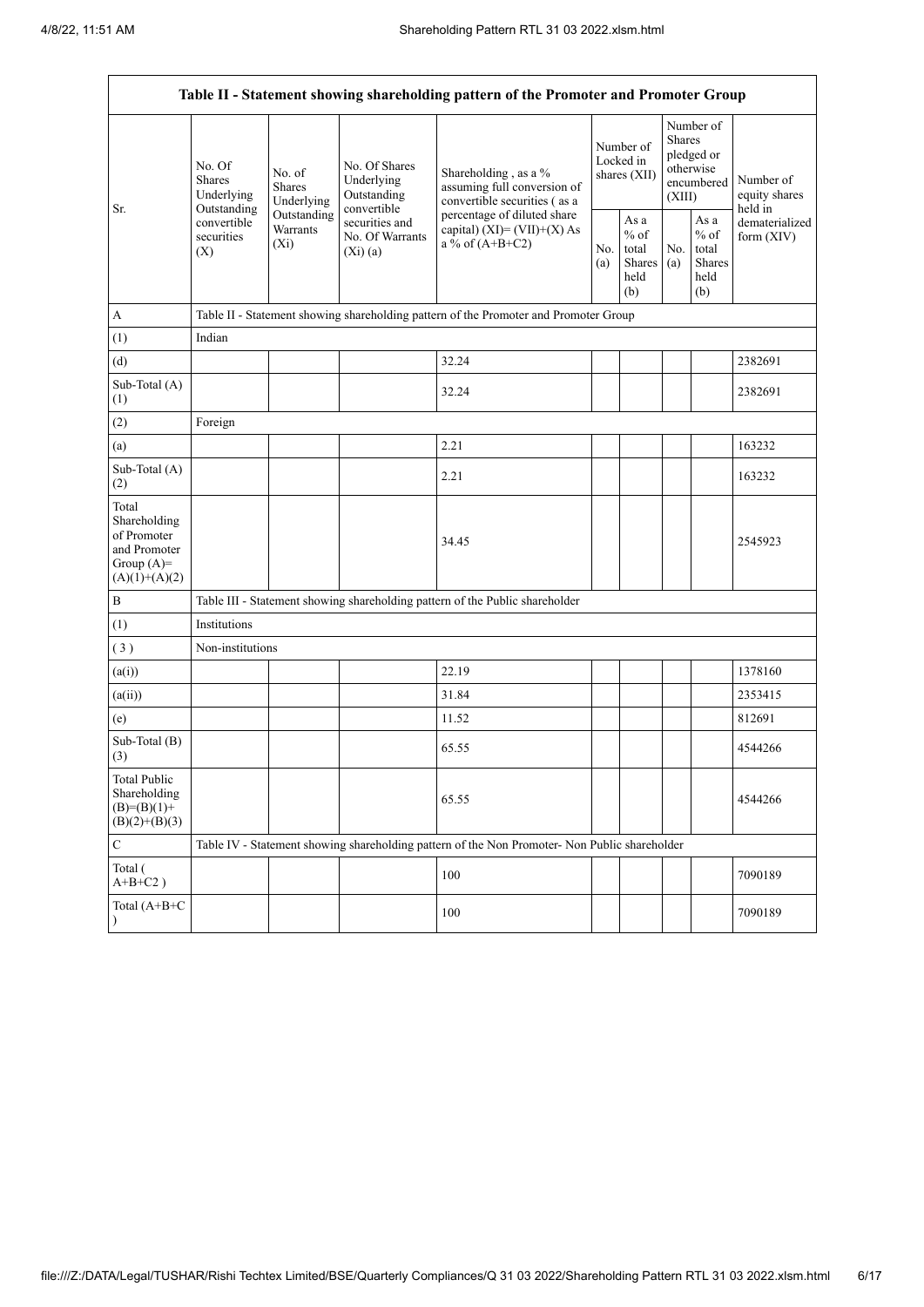| Any Other (specify)                                                                                                                                                                  |                                      |                                                               |                                                |                                     |                                     |                          |  |  |  |
|--------------------------------------------------------------------------------------------------------------------------------------------------------------------------------------|--------------------------------------|---------------------------------------------------------------|------------------------------------------------|-------------------------------------|-------------------------------------|--------------------------|--|--|--|
| Searial No.                                                                                                                                                                          | $\mathbf{1}$                         | $\overline{c}$                                                | 3                                              | $\overline{4}$                      | 5                                   |                          |  |  |  |
| Category                                                                                                                                                                             | <b>Bodies</b><br>Corporate           | Director or<br>Director's Relatives                           | Director or<br>Director's Relatives            | Director or<br>Director's Relatives | Director or<br>Director's Relatives | Click here to<br>go back |  |  |  |
| Name of the<br>Shareholders (I)                                                                                                                                                      | <b>RISHI LASER</b><br><b>LIMITED</b> | <b>ABHISHEK</b><br><b>HARSHAD PATEL</b>                       | <b>SMITA</b><br><b>HARSHAD</b><br><b>PATEL</b> | <b>AAKANKSHA H</b><br><b>PATEL</b>  | <b>REKHA PATEL</b>                  |                          |  |  |  |
| PAN $(II)$                                                                                                                                                                           | AAACR2715C                           | APNPP9147D                                                    | ASNPP4933G                                     | APNPP9148N                          | ASHPP3399Q                          | Total                    |  |  |  |
| No. of the<br>Shareholders (I)                                                                                                                                                       | $\mathbf{1}$                         | $\mathbf{1}$                                                  | $\mathbf{1}$                                   | $\mathbf{1}$                        | 1                                   | 5                        |  |  |  |
| No. of fully paid<br>up equity shares<br>held (IV)                                                                                                                                   | 273737                               | 1017095                                                       | 635998                                         | 400861                              | 55000                               | 2382691                  |  |  |  |
| No. Of Partly paid-<br>up equity shares<br>held (V)                                                                                                                                  |                                      |                                                               |                                                |                                     |                                     |                          |  |  |  |
| No. Of shares<br>underlying<br>Depository<br>Receipts (VI)                                                                                                                           |                                      |                                                               |                                                |                                     |                                     |                          |  |  |  |
| Total nos. shares<br>held $(VII) = (IV) +$<br>$(V)$ + $(VI)$                                                                                                                         | 273737                               | 1017095                                                       | 635998                                         | 400861                              | 55000                               | 2382691                  |  |  |  |
| Shareholding as a<br>% of total no. of<br>shares (calculated<br>as per SCRR,<br>1957) (VIII) As a<br>% of $(A+B+C2)$                                                                 | 3.7                                  | 13.76                                                         | 8.61                                           | 5.42                                | 0.74                                | 32.24                    |  |  |  |
|                                                                                                                                                                                      |                                      | Number of Voting Rights held in each class of securities (IX) |                                                |                                     |                                     |                          |  |  |  |
| Class eg: X                                                                                                                                                                          | 273737                               | 1017095                                                       | 635998                                         | 400861                              | 55000                               | 2382691                  |  |  |  |
| Class eg:y                                                                                                                                                                           |                                      |                                                               |                                                |                                     |                                     |                          |  |  |  |
| Total                                                                                                                                                                                | 273737                               | 1017095                                                       | 635998                                         | 400861                              | 55000                               | 2382691                  |  |  |  |
| Total as a % of<br><b>Total Voting rights</b>                                                                                                                                        | 3.7                                  | 13.76                                                         | 8.61                                           | 5.42                                | 0.74                                | 32.24                    |  |  |  |
| No. Of Shares<br>Underlying<br>Outstanding<br>convertible<br>securities $(X)$                                                                                                        |                                      |                                                               |                                                |                                     |                                     |                          |  |  |  |
| No. of Shares<br>Underlying<br>Outstanding<br>Warrants (Xi)                                                                                                                          |                                      |                                                               |                                                |                                     |                                     |                          |  |  |  |
| No. Of Shares<br>Underlying<br>Outstanding<br>convertible<br>securities and No.<br>Of Warrants (Xi)<br>(a)                                                                           |                                      |                                                               |                                                |                                     |                                     |                          |  |  |  |
| Shareholding, as a<br>% assuming full<br>conversion of<br>convertible<br>securities (as a<br>percentage of<br>diluted share<br>capital) (XI)=<br>$(VII)+(X)$ As a %<br>of $(A+B+C2)$ | 3.7                                  | 13.76                                                         | 8.61                                           | 5.42                                | 0.74                                | 32.24                    |  |  |  |
| Number of Locked in shares (XII)                                                                                                                                                     |                                      |                                                               |                                                |                                     |                                     |                          |  |  |  |
| No. (a)                                                                                                                                                                              |                                      |                                                               |                                                |                                     |                                     |                          |  |  |  |
| As a % of total<br>Shares held (b)                                                                                                                                                   |                                      |                                                               |                                                |                                     |                                     |                          |  |  |  |
|                                                                                                                                                                                      |                                      | Number of Shares pledged or otherwise encumbered (XIII)       |                                                |                                     |                                     |                          |  |  |  |
| No. (a)                                                                                                                                                                              |                                      |                                                               |                                                |                                     |                                     |                          |  |  |  |
| As a % of total                                                                                                                                                                      |                                      |                                                               |                                                |                                     |                                     |                          |  |  |  |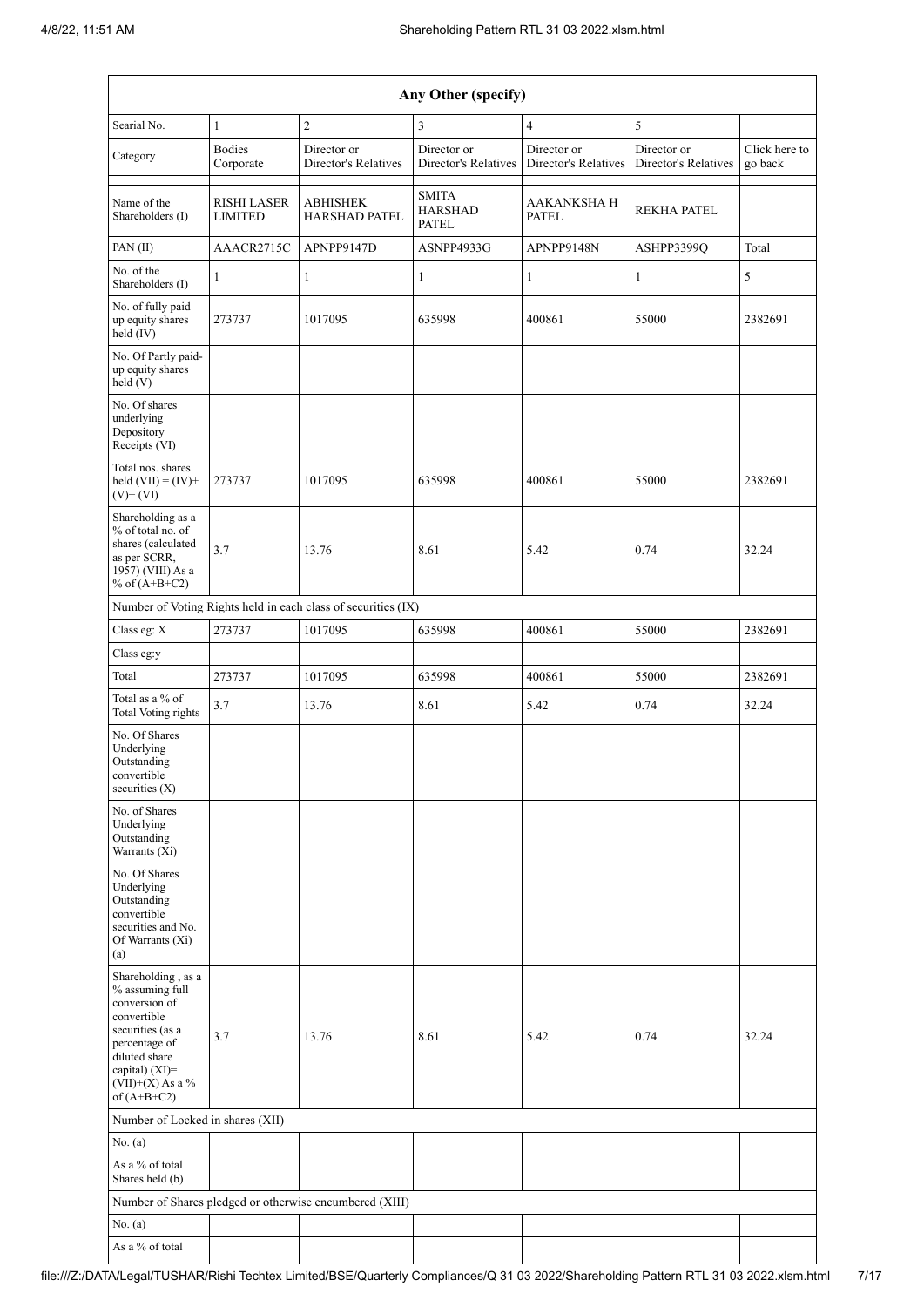## 4/8/22, 11:51 AM Shareholding Pattern RTL 31 03 2022.xlsm.html

| Shares held (b)                                                      |          |                |                |                |                |         |  |  |  |
|----------------------------------------------------------------------|----------|----------------|----------------|----------------|----------------|---------|--|--|--|
| Number of equity<br>shares held in<br>dematerialized<br>form $(XIV)$ | 273737   | 1017095        | 635998         | 400861         | 55000          | 2382691 |  |  |  |
| Reason for not providing PAN                                         |          |                |                |                |                |         |  |  |  |
| Reason for not<br>providing PAN                                      |          |                |                |                |                |         |  |  |  |
| Shareholder type                                                     | Promoter | Promoter Group | Promoter Group | Promoter Group | Promoter Group |         |  |  |  |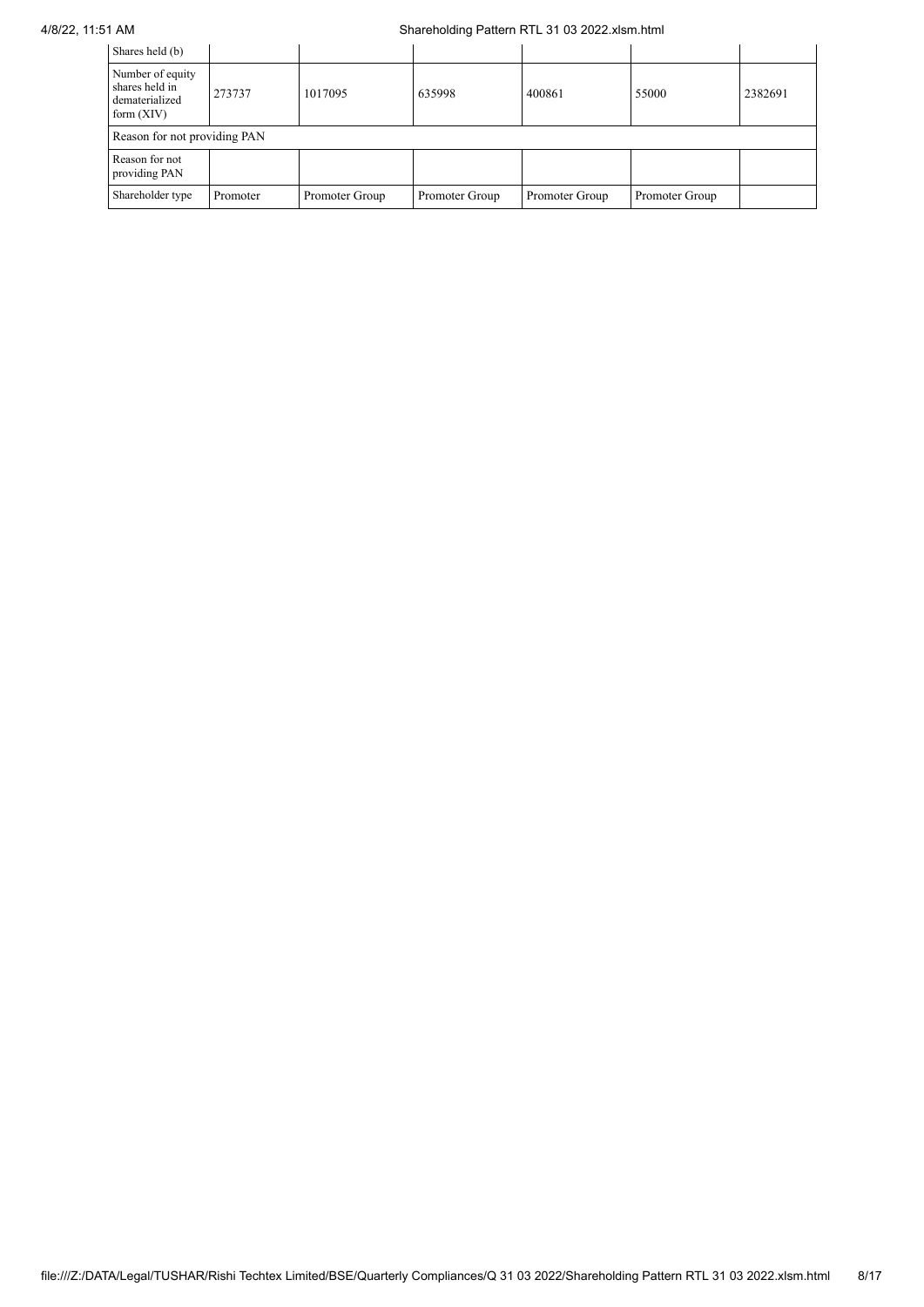| Individuals (NonResident Individuals/ Foreign Individuals)                                                                                                                           |                                                               |                       |  |  |  |  |  |  |
|--------------------------------------------------------------------------------------------------------------------------------------------------------------------------------------|---------------------------------------------------------------|-----------------------|--|--|--|--|--|--|
| Searial No.                                                                                                                                                                          | 1                                                             |                       |  |  |  |  |  |  |
| Name of the<br>Shareholders (I)                                                                                                                                                      | <b>KIRAN PATEL</b>                                            | Click here to go back |  |  |  |  |  |  |
| PAN(II)                                                                                                                                                                              | AROPP6543L                                                    | Total                 |  |  |  |  |  |  |
| No. of fully paid<br>up equity shares<br>held $(IV)$                                                                                                                                 | 163232                                                        | 163232                |  |  |  |  |  |  |
| No. Of Partly paid-<br>up equity shares<br>held (V)                                                                                                                                  |                                                               |                       |  |  |  |  |  |  |
| No. Of shares<br>underlying<br>Depository<br>Receipts (VI)                                                                                                                           |                                                               |                       |  |  |  |  |  |  |
| Total nos. shares<br>held $(VII) = (IV) +$<br>$(V)$ + $(VI)$                                                                                                                         | 163232                                                        | 163232                |  |  |  |  |  |  |
| Shareholding as a<br>% of total no. of<br>shares (calculated<br>as per SCRR,<br>1957) (VIII) As a<br>% of $(A+B+C2)$                                                                 | 2.21                                                          | 2.21                  |  |  |  |  |  |  |
|                                                                                                                                                                                      | Number of Voting Rights held in each class of securities (IX) |                       |  |  |  |  |  |  |
| Class eg: X                                                                                                                                                                          | 163232                                                        | 163232                |  |  |  |  |  |  |
| Class eg:y                                                                                                                                                                           |                                                               |                       |  |  |  |  |  |  |
| Total                                                                                                                                                                                | 163232                                                        | 163232                |  |  |  |  |  |  |
| Total as a % of<br>Total Voting rights                                                                                                                                               | 2.21                                                          | 2.21                  |  |  |  |  |  |  |
| No. Of Shares<br>Underlying<br>Outstanding<br>convertible<br>securities $(X)$                                                                                                        |                                                               |                       |  |  |  |  |  |  |
| No. of Shares<br>Underlying<br>Outstanding<br>Warrants (Xi)                                                                                                                          |                                                               |                       |  |  |  |  |  |  |
| No. Of Shares<br>Underlying<br>Outstanding<br>convertible<br>securities and No.<br>Of Warrants (Xi)<br>(a)                                                                           |                                                               |                       |  |  |  |  |  |  |
| Shareholding, as a<br>% assuming full<br>conversion of<br>convertible<br>securities (as a<br>percentage of<br>diluted share<br>capital) (XI)=<br>$(VII)+(X)$ As a %<br>of $(A+B+C2)$ | 2.21                                                          | 2.21                  |  |  |  |  |  |  |
| Number of Locked in shares (XII)                                                                                                                                                     |                                                               |                       |  |  |  |  |  |  |
| No. (a)                                                                                                                                                                              |                                                               |                       |  |  |  |  |  |  |
| As a % of total<br>Shares held (b)                                                                                                                                                   |                                                               |                       |  |  |  |  |  |  |
|                                                                                                                                                                                      | Number of Shares pledged or otherwise encumbered (XIII)       |                       |  |  |  |  |  |  |
| No. (a)                                                                                                                                                                              |                                                               |                       |  |  |  |  |  |  |
| As a % of total<br>Shares held (b)                                                                                                                                                   |                                                               |                       |  |  |  |  |  |  |
| Number of equity<br>shares held in<br>dematerialized<br>form $(XIV)$                                                                                                                 | 163232                                                        | 163232                |  |  |  |  |  |  |
| Reason for not providing PAN                                                                                                                                                         |                                                               |                       |  |  |  |  |  |  |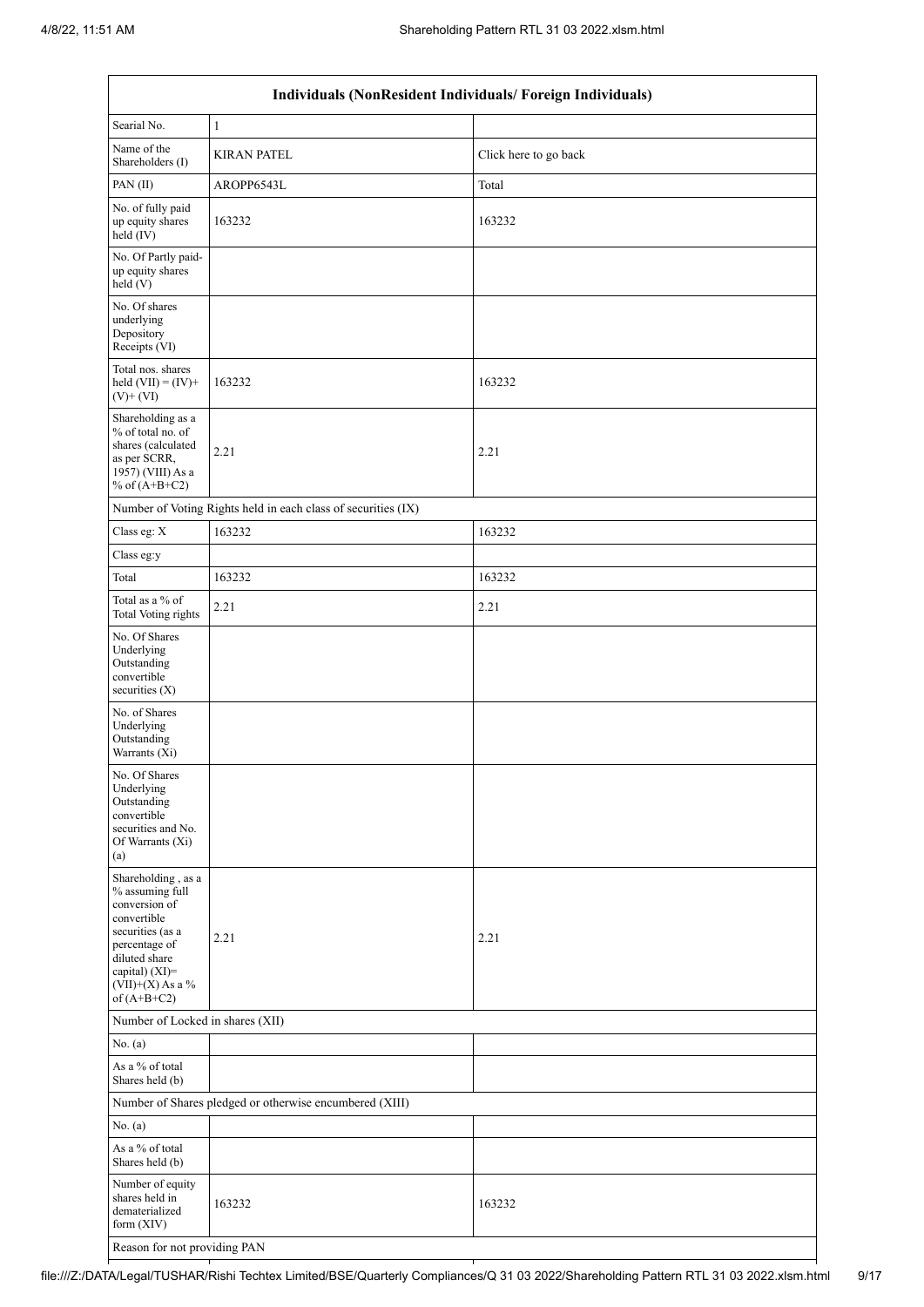| Reason for not<br>providing PAN |                       |  |
|---------------------------------|-----------------------|--|
| Shareholder type                | <b>Promoter Group</b> |  |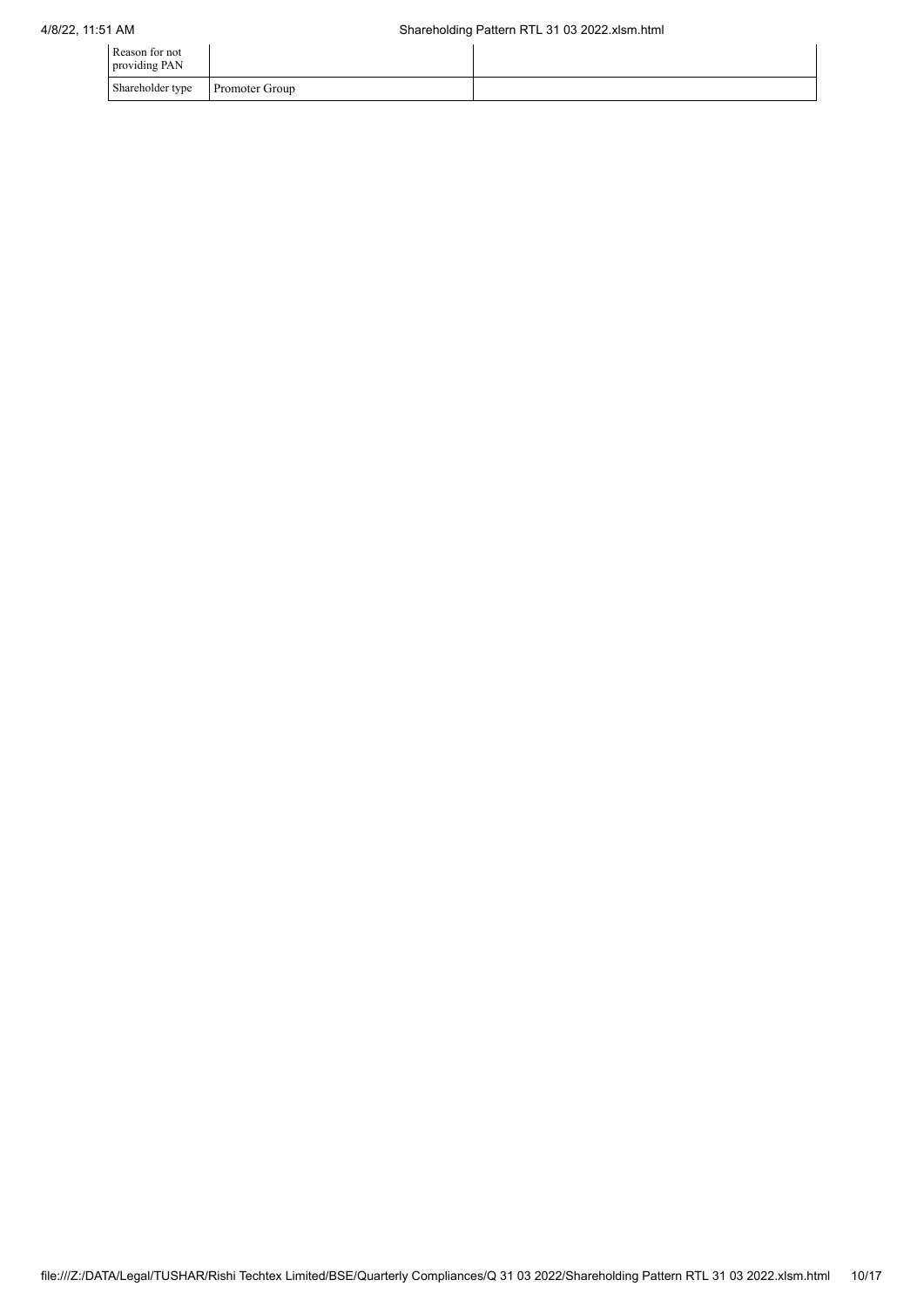| Individuals - ii. Individual shareholders holding nominal share capital in excess of Rs. 2 lakhs.                                                                                    |                                   |                  |                                 |                                |                                   |                                                |                                                     |  |  |
|--------------------------------------------------------------------------------------------------------------------------------------------------------------------------------------|-----------------------------------|------------------|---------------------------------|--------------------------------|-----------------------------------|------------------------------------------------|-----------------------------------------------------|--|--|
| Searial No.                                                                                                                                                                          | $\mathbf{1}$                      | $\overline{2}$   | 3                               | $\overline{4}$                 | 5                                 | $\sqrt{6}$                                     | $\boldsymbol{7}$                                    |  |  |
| Name of the<br>Shareholders (I)                                                                                                                                                      | JOMOL<br>VALAYATH<br><b>JAMES</b> | <b>S KRISHNA</b> | R VENKATA<br><b>SUBRAMANIAN</b> | <b>SUNIL</b><br><b>KOTHARI</b> | <b>SAVITRI</b><br>RAM<br>KARNANI. | <b>DHEERAJ</b><br><b>KUMAR</b><br><b>LOHIA</b> | <b>NIKHIL</b><br><b>JAISINGH</b><br><b>MERCHANT</b> |  |  |
| PAN(II)                                                                                                                                                                              | ADRPJ6867C                        | BCQPS9855Q       | AAIPR8047A                      | AABPK0094P                     | AAGPK6675B                        | AHCPK2417L                                     | AAMPM4284A                                          |  |  |
| No. of fully paid<br>up equity shares<br>held (IV)                                                                                                                                   | 93560                             | 75261            | 246155                          | 250000                         | 83600                             | 268770                                         | 330000                                              |  |  |
| No. Of Partly<br>paid-up equity<br>shares held (V)                                                                                                                                   |                                   |                  |                                 |                                |                                   |                                                |                                                     |  |  |
| No. Of shares<br>underlying<br>Depository<br>Receipts (VI)                                                                                                                           |                                   |                  |                                 |                                |                                   |                                                |                                                     |  |  |
| Total nos. shares<br>held $(VII) =$<br>$(IV)+(V)+(VI)$                                                                                                                               | 93560                             | 75261            | 246155                          | 250000                         | 83600                             | 268770                                         | 330000                                              |  |  |
| Shareholding as a<br>% of total no. of<br>shares (calculated<br>as per SCRR,<br>1957) (VIII) As a<br>% of $(A+B+C2)$                                                                 | 1.27                              | 1.02             | 3.33                            | 3.38                           | 1.13                              | 3.64                                           | 4.46                                                |  |  |
| Number of Voting Rights held in each class of securities (IX)                                                                                                                        |                                   |                  |                                 |                                |                                   |                                                |                                                     |  |  |
| Class eg: X                                                                                                                                                                          | 93560                             | 75261            | 246155                          | 250000                         | 83600                             | 268770                                         | 330000                                              |  |  |
| Class eg:y                                                                                                                                                                           |                                   |                  |                                 |                                |                                   |                                                |                                                     |  |  |
| Total                                                                                                                                                                                | 93560                             | 75261            | 246155                          | 250000                         | 83600                             | 268770                                         | 330000                                              |  |  |
| Total as a % of<br><b>Total Voting</b><br>rights                                                                                                                                     | 1.27                              | 1.02             | 3.33                            | 3.38                           | 1.13                              | 3.64                                           | 4.46                                                |  |  |
| No. Of Shares<br>Underlying<br>Outstanding<br>convertible<br>securities $(X)$                                                                                                        |                                   |                  |                                 |                                |                                   |                                                |                                                     |  |  |
| No. of Shares<br>Underlying<br>Outstanding<br>Warrants (Xi)                                                                                                                          |                                   |                  |                                 |                                |                                   |                                                |                                                     |  |  |
| No. Of Shares<br>Underlying<br>Outstanding<br>convertible<br>securities and No.<br>Of Warrants (Xi)<br>(a)                                                                           |                                   |                  |                                 |                                |                                   |                                                |                                                     |  |  |
| Shareholding, as<br>a % assuming full<br>conversion of<br>convertible<br>securities (as a<br>percentage of<br>diluted share<br>capital) (XI)=<br>$(VII)+(X)$ As a %<br>of $(A+B+C2)$ | 1.27                              | 1.02             | 3.33                            | 3.38                           | 1.13                              | 3.64                                           | 4.46                                                |  |  |
| Number of Locked in shares (XII)                                                                                                                                                     |                                   |                  |                                 |                                |                                   |                                                |                                                     |  |  |
| No. (a)                                                                                                                                                                              |                                   |                  |                                 |                                |                                   |                                                |                                                     |  |  |
| As a % of total<br>Shares held (b)                                                                                                                                                   |                                   |                  |                                 |                                |                                   |                                                |                                                     |  |  |
| Number of equity<br>shares held in<br>dematerialized<br>form $(XIV)$                                                                                                                 | 93560                             | 75261            | 246155                          | 250000                         | 83600                             | 268770                                         | 330000                                              |  |  |
| Reason for not providing PAN                                                                                                                                                         |                                   |                  |                                 |                                |                                   |                                                |                                                     |  |  |
| Reason for not<br>providing PAN                                                                                                                                                      |                                   |                  |                                 |                                |                                   |                                                |                                                     |  |  |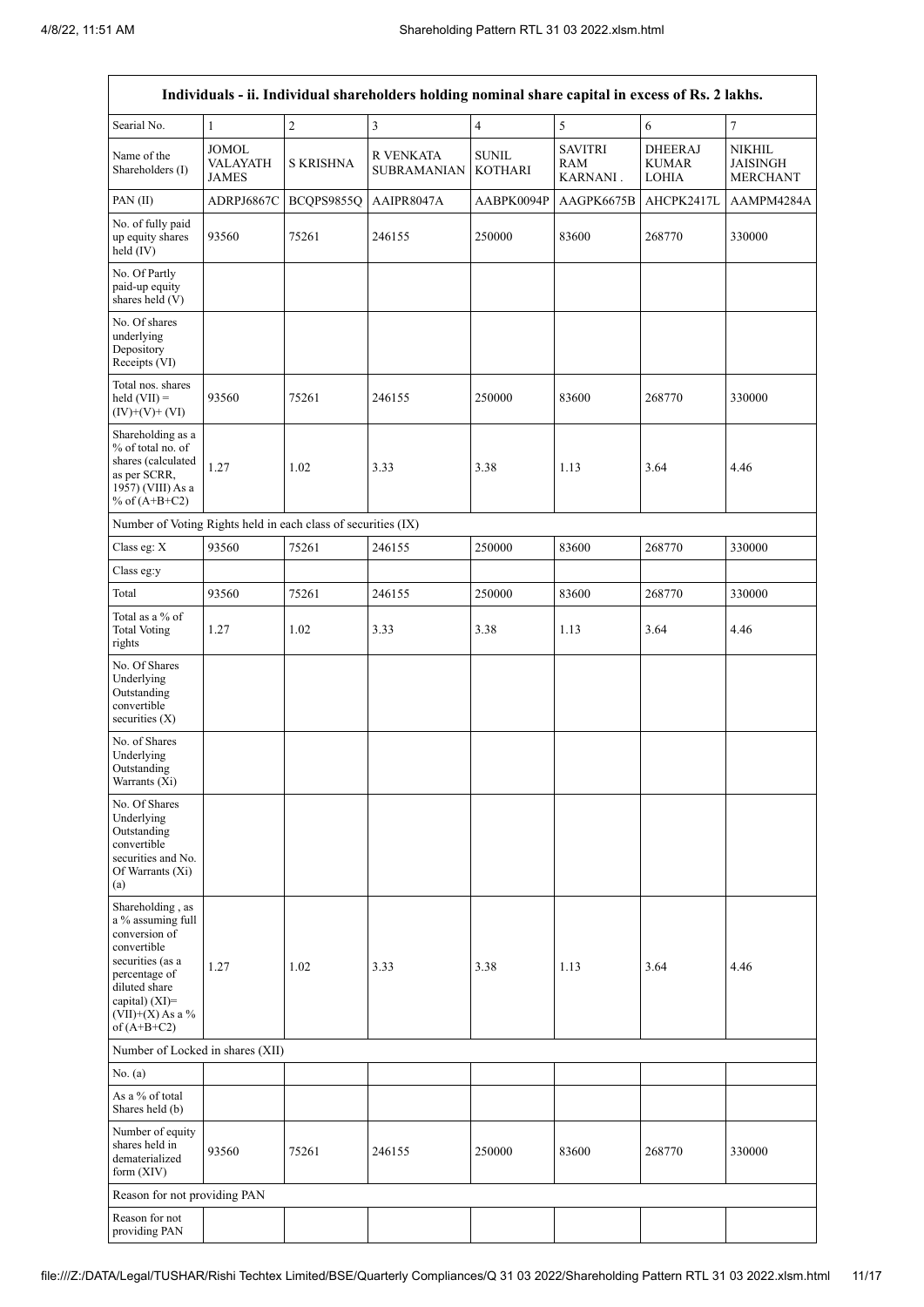$\overline{1}$ 

 $\overline{\mathsf{I}}$ 

| Individuals - ii. Individual shareholders holding nominal share capital in excess of Rs. 2 lakhs.                                                                                    |                                                               |               |                       |  |  |  |  |  |  |
|--------------------------------------------------------------------------------------------------------------------------------------------------------------------------------------|---------------------------------------------------------------|---------------|-----------------------|--|--|--|--|--|--|
| Searial No.                                                                                                                                                                          | 8                                                             | 9             |                       |  |  |  |  |  |  |
| Name of the<br>Shareholders (I)                                                                                                                                                      | ARVIND BABURAO JOSHI                                          | RAJALAKSHMI R | Click here to go back |  |  |  |  |  |  |
| PAN(II)                                                                                                                                                                              | AACPJ6940L                                                    | AHDPR7347B    | Total                 |  |  |  |  |  |  |
| No. of fully paid<br>up equity shares<br>held (IV)                                                                                                                                   | 439750                                                        | 175000        | 1962096               |  |  |  |  |  |  |
| No. Of Partly paid-<br>up equity shares<br>held(V)                                                                                                                                   |                                                               |               |                       |  |  |  |  |  |  |
| No. Of shares<br>underlying<br>Depository<br>Receipts (VI)                                                                                                                           |                                                               |               |                       |  |  |  |  |  |  |
| Total nos. shares<br>held $(VII) = (IV) +$<br>$(V)$ + $(VI)$                                                                                                                         | 439750                                                        | 175000        | 1962096               |  |  |  |  |  |  |
| Shareholding as a<br>% of total no. of<br>shares (calculated<br>as per SCRR,<br>1957) (VIII) As a<br>% of $(A+B+C2)$                                                                 | 5.95                                                          | 2.37          | 26.55                 |  |  |  |  |  |  |
|                                                                                                                                                                                      | Number of Voting Rights held in each class of securities (IX) |               |                       |  |  |  |  |  |  |
| Class eg: X                                                                                                                                                                          | 439750                                                        | 175000        | 1962096               |  |  |  |  |  |  |
| Class eg:y                                                                                                                                                                           |                                                               |               |                       |  |  |  |  |  |  |
| Total                                                                                                                                                                                | 439750                                                        | 175000        | 1962096               |  |  |  |  |  |  |
| Total as a % of<br><b>Total Voting rights</b>                                                                                                                                        | 5.95                                                          | 2.37          | 26.55                 |  |  |  |  |  |  |
| No. Of Shares<br>Underlying<br>Outstanding<br>convertible<br>securities (X)                                                                                                          |                                                               |               |                       |  |  |  |  |  |  |
| No. of Shares<br>Underlying<br>Outstanding<br>Warrants $(X_i)$                                                                                                                       |                                                               |               |                       |  |  |  |  |  |  |
| No. Of Shares<br>Underlying<br>Outstanding<br>convertible<br>securities and No.<br>Of Warrants (Xi)<br>(a)                                                                           |                                                               |               |                       |  |  |  |  |  |  |
| Shareholding, as a<br>% assuming full<br>conversion of<br>convertible<br>securities (as a<br>percentage of<br>diluted share<br>capital) (XI)=<br>$(VII)+(X)$ As a %<br>of $(A+B+C2)$ | 5.95                                                          | 2.37          | 26.55                 |  |  |  |  |  |  |
| Number of Locked in shares (XII)                                                                                                                                                     |                                                               |               |                       |  |  |  |  |  |  |
| No. (a)                                                                                                                                                                              |                                                               |               |                       |  |  |  |  |  |  |
| As a % of total<br>Shares held (b)                                                                                                                                                   |                                                               |               |                       |  |  |  |  |  |  |
| Number of equity<br>shares held in<br>dematerialized<br>form (XIV)                                                                                                                   | 439750                                                        | 175000        | 1962096               |  |  |  |  |  |  |
| Reason for not providing PAN                                                                                                                                                         |                                                               |               |                       |  |  |  |  |  |  |
| Reason for not<br>providing PAN                                                                                                                                                      |                                                               |               |                       |  |  |  |  |  |  |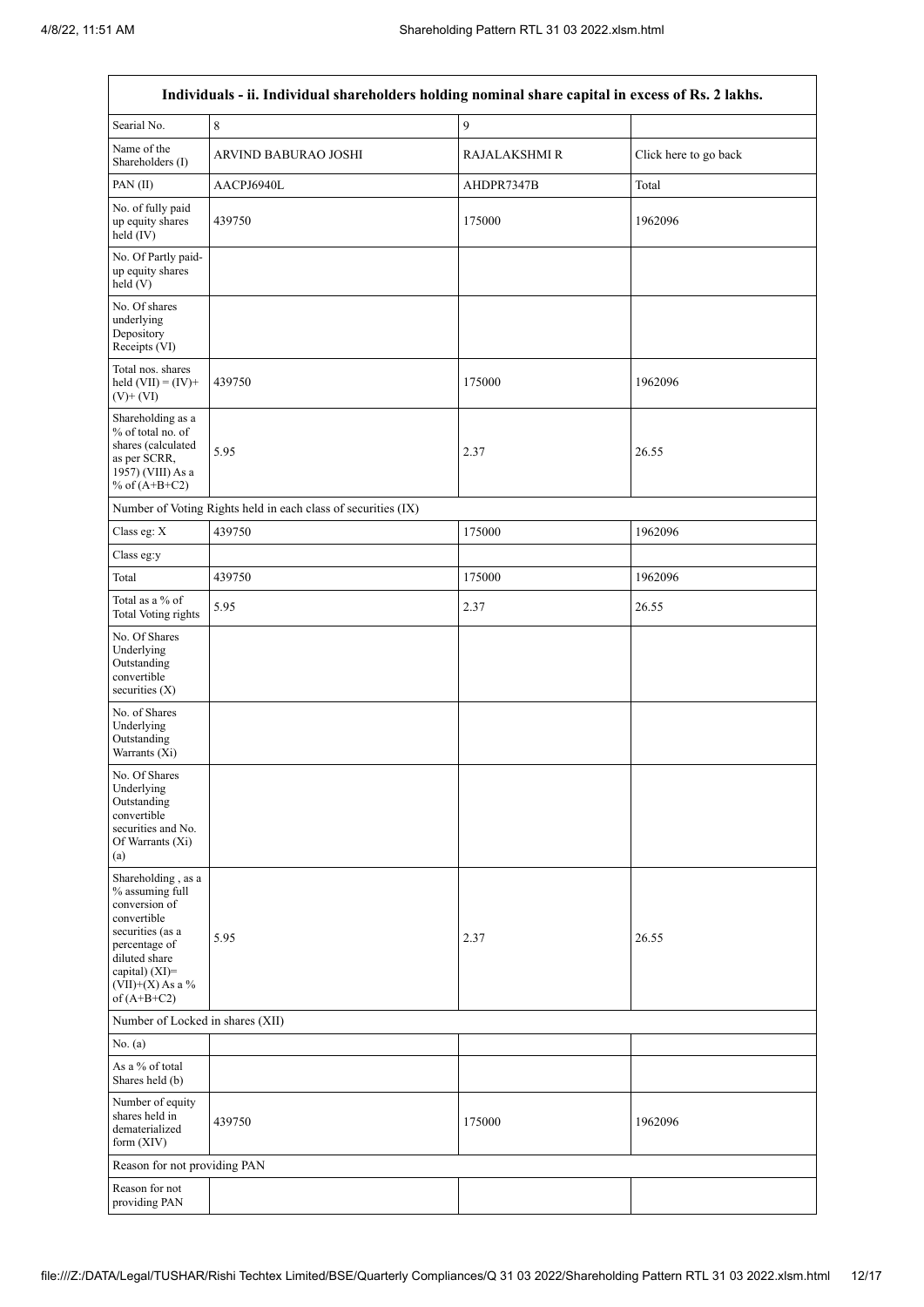form (XIV)

 $\mathbf{I}$ 

 $\mathbf{I}$ 

| Any Other (specify)                                                                                                                                                                  |                                                               |                            |                                             |                                     |                     |            |  |
|--------------------------------------------------------------------------------------------------------------------------------------------------------------------------------------|---------------------------------------------------------------|----------------------------|---------------------------------------------|-------------------------------------|---------------------|------------|--|
| Searial No.                                                                                                                                                                          | $\mathbf{1}$                                                  | $\overline{2}$             | $\overline{3}$                              | $\overline{4}$                      | 5                   | 6          |  |
| Category                                                                                                                                                                             | Non-Resident<br>Indian (NRI)                                  | <b>Bodies</b><br>Corporate | <b>Bodies Corporate</b>                     | Director or Director's<br>Relatives | Clearing<br>Members | <b>HUF</b> |  |
| Category / More<br>than 1 percentage                                                                                                                                                 | Category                                                      | Category                   | More than 1 percentage of<br>shareholding   | Category                            | Category            | Category   |  |
| Name of the<br>Shareholders (I)                                                                                                                                                      |                                                               |                            | <b>CENTENNIAL FINANCE</b><br><b>LIMITED</b> |                                     |                     |            |  |
| PAN(II)                                                                                                                                                                              |                                                               |                            | AAACC2390Q                                  |                                     |                     |            |  |
| No. of the<br>Shareholders (I)                                                                                                                                                       | 59                                                            | 27                         | $\mathbf{1}$                                | $\mathbf{1}$                        | 8                   | 58         |  |
| No. of fully paid<br>up equity shares<br>$\text{held}(\text{IV})$                                                                                                                    | 194797                                                        | 541088                     | 509964                                      | 3534                                | 4628                | 107428     |  |
| No. Of Partly paid-<br>up equity shares<br>held (V)                                                                                                                                  |                                                               |                            |                                             |                                     |                     |            |  |
| No. Of shares<br>underlying<br>Depository<br>Receipts (VI)                                                                                                                           |                                                               |                            |                                             |                                     |                     |            |  |
| Total nos. shares<br>held $(VII) = (IV) +$<br>$(V)$ + $(VI)$                                                                                                                         | 194797                                                        | 541088                     | 509964                                      | 3534                                | 4628                | 107428     |  |
| Shareholding as a<br>% of total no. of<br>shares (calculated<br>as per SCRR,<br>1957) (VIII) As a<br>% of $(A+B+C2)$                                                                 | 2.64                                                          | 7.32                       | 6.9                                         | 0.05                                | 0.06                | 1.45       |  |
|                                                                                                                                                                                      | Number of Voting Rights held in each class of securities (IX) |                            |                                             |                                     |                     |            |  |
| Class eg: X                                                                                                                                                                          | 194797                                                        | 541088                     | 509964                                      | 3534                                | 4628                | 107428     |  |
| Class eg:y                                                                                                                                                                           |                                                               |                            |                                             |                                     |                     |            |  |
| Total                                                                                                                                                                                | 194797                                                        | 541088                     | 509964                                      | 3534                                | 4628                | 107428     |  |
| Total as a % of<br><b>Total Voting rights</b>                                                                                                                                        | 2.64                                                          | 7.32                       | 6.9                                         | 0.05                                | 0.06                | 1.45       |  |
| No. Of Shares<br>Underlying<br>Outstanding<br>convertible<br>securities (X)                                                                                                          |                                                               |                            |                                             |                                     |                     |            |  |
| No. of Shares<br>Underlying<br>Outstanding<br>Warrants (Xi)                                                                                                                          |                                                               |                            |                                             |                                     |                     |            |  |
| No. Of Shares<br>Underlying<br>Outstanding<br>convertible<br>securities and No.<br>Of Warrants (Xi)<br>(a)                                                                           |                                                               |                            |                                             |                                     |                     |            |  |
| Shareholding, as a<br>% assuming full<br>conversion of<br>convertible<br>securities (as a<br>percentage of<br>diluted share<br>capital) (XI)=<br>$(VII)+(X)$ As a %<br>of $(A+B+C2)$ | 2.64                                                          | 7.32                       | 6.9                                         | 0.05                                | 0.06                | 1.45       |  |
| Number of Locked in shares (XII)                                                                                                                                                     |                                                               |                            |                                             |                                     |                     |            |  |
| No. (a)                                                                                                                                                                              |                                                               |                            |                                             |                                     |                     |            |  |
| As a % of total<br>Shares held (b)                                                                                                                                                   |                                                               |                            |                                             |                                     |                     |            |  |
| Number of equity<br>shares held in<br>dematerialized                                                                                                                                 | 157092                                                        | 540009                     | 509964                                      | 3534                                | 4628                | 107428     |  |

 $\mathsf{l}$ 

 $\mathsf{l}$ 

 $\mathbf{I}$ 

 $\mathbf{I}$ 

 $\mathbf{I}$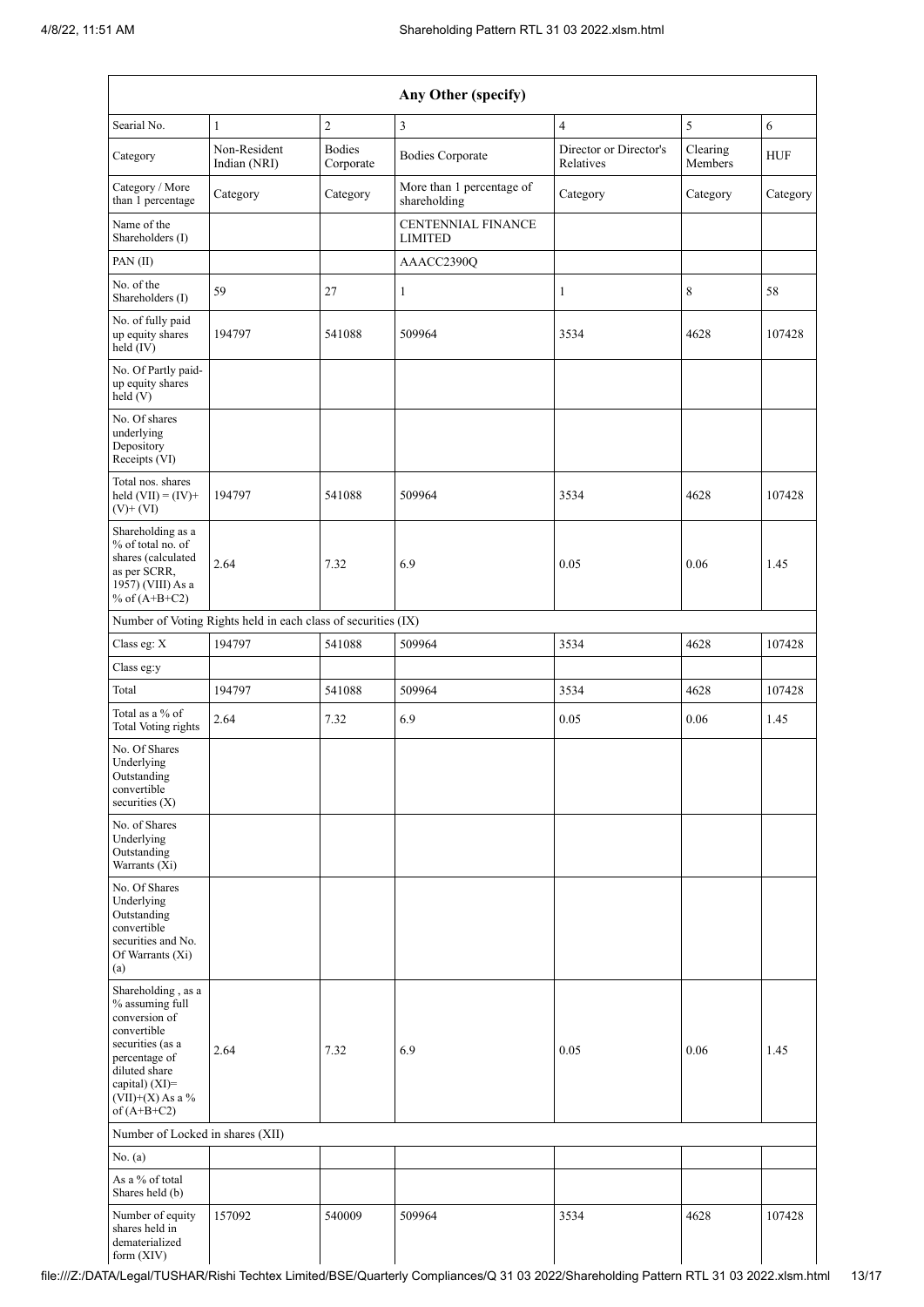| Reason for not providing PAN    |  |  |  |  |  |  |  |  |
|---------------------------------|--|--|--|--|--|--|--|--|
| Reason for not<br>providing PAN |  |  |  |  |  |  |  |  |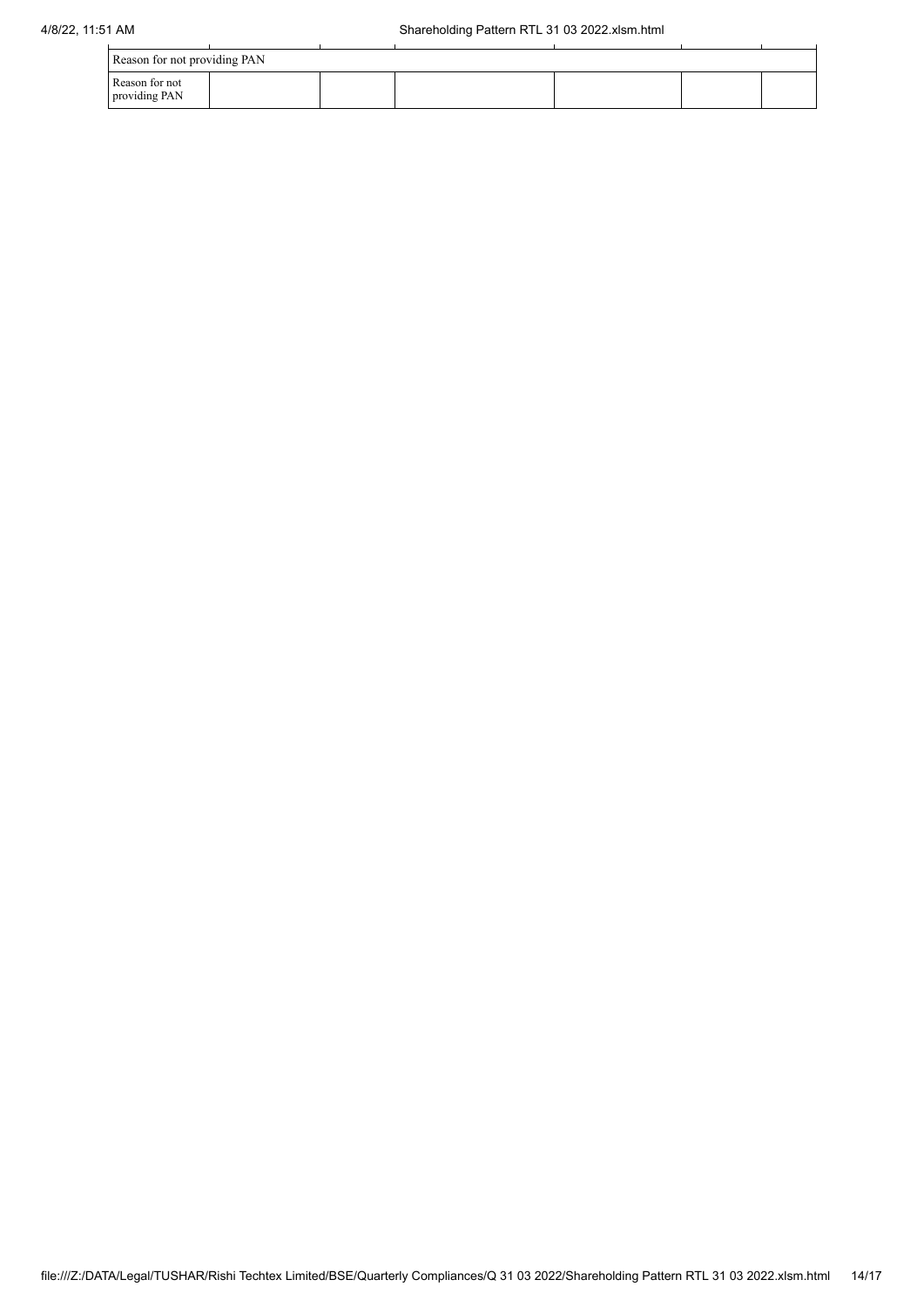| Any Other (specify)                                                                                                                                                                  |                                                               |  |  |  |  |  |
|--------------------------------------------------------------------------------------------------------------------------------------------------------------------------------------|---------------------------------------------------------------|--|--|--|--|--|
| Searial No.                                                                                                                                                                          |                                                               |  |  |  |  |  |
| Category                                                                                                                                                                             |                                                               |  |  |  |  |  |
| Category / More<br>than 1 percentage                                                                                                                                                 |                                                               |  |  |  |  |  |
| Name of the<br>Shareholders (I)                                                                                                                                                      | Click here to go back                                         |  |  |  |  |  |
| PAN(II)                                                                                                                                                                              | Total                                                         |  |  |  |  |  |
| No. of the<br>Shareholders (I)                                                                                                                                                       | 153                                                           |  |  |  |  |  |
| No. of fully paid<br>up equity shares<br>held (IV)                                                                                                                                   | 851475                                                        |  |  |  |  |  |
| No. Of Partly paid-<br>up equity shares<br>$\text{held} (V)$                                                                                                                         |                                                               |  |  |  |  |  |
| No. Of shares<br>underlying<br>Depository<br>Receipts (VI)                                                                                                                           |                                                               |  |  |  |  |  |
| Total nos. shares<br>held $(VII) = (IV) +$<br>$(V)$ + $(VI)$                                                                                                                         | 851475                                                        |  |  |  |  |  |
| Shareholding as a<br>% of total no. of<br>shares (calculated<br>as per SCRR,<br>$19\bar{5}7$ ) (VIII) As a<br>% of $(A+B+C2)$                                                        | 11.52                                                         |  |  |  |  |  |
|                                                                                                                                                                                      | Number of Voting Rights held in each class of securities (IX) |  |  |  |  |  |
| Class eg: $\mathbf X$                                                                                                                                                                | 851475                                                        |  |  |  |  |  |
| Class eg:y                                                                                                                                                                           |                                                               |  |  |  |  |  |
| Total                                                                                                                                                                                | 851475                                                        |  |  |  |  |  |
| Total as a % of<br><b>Total Voting rights</b>                                                                                                                                        | 11.52                                                         |  |  |  |  |  |
| No. Of Shares<br>Underlying<br>Outstanding<br>convertible<br>securities (X)                                                                                                          |                                                               |  |  |  |  |  |
| No. of Shares<br>Underlying<br>Outstanding<br>Warrants (Xi)                                                                                                                          |                                                               |  |  |  |  |  |
| No. Of Shares<br>Underlying<br>Outstanding<br>convertible<br>securities and No.<br>Of Warrants (Xi)<br>(a)                                                                           |                                                               |  |  |  |  |  |
| Shareholding, as a<br>% assuming full<br>conversion of<br>convertible<br>securities (as a<br>percentage of<br>diluted share<br>capital) (XI)=<br>$(VII)+(X)$ As a %<br>of $(A+B+C2)$ | 11.52                                                         |  |  |  |  |  |
|                                                                                                                                                                                      | Number of Locked in shares (XII)                              |  |  |  |  |  |
| No. $(a)$                                                                                                                                                                            |                                                               |  |  |  |  |  |
| As a $\%$ of total<br>Shares held (b)                                                                                                                                                |                                                               |  |  |  |  |  |
| Number of equity<br>shares held in<br>dematerialized<br>form (XIV)                                                                                                                   | 812691                                                        |  |  |  |  |  |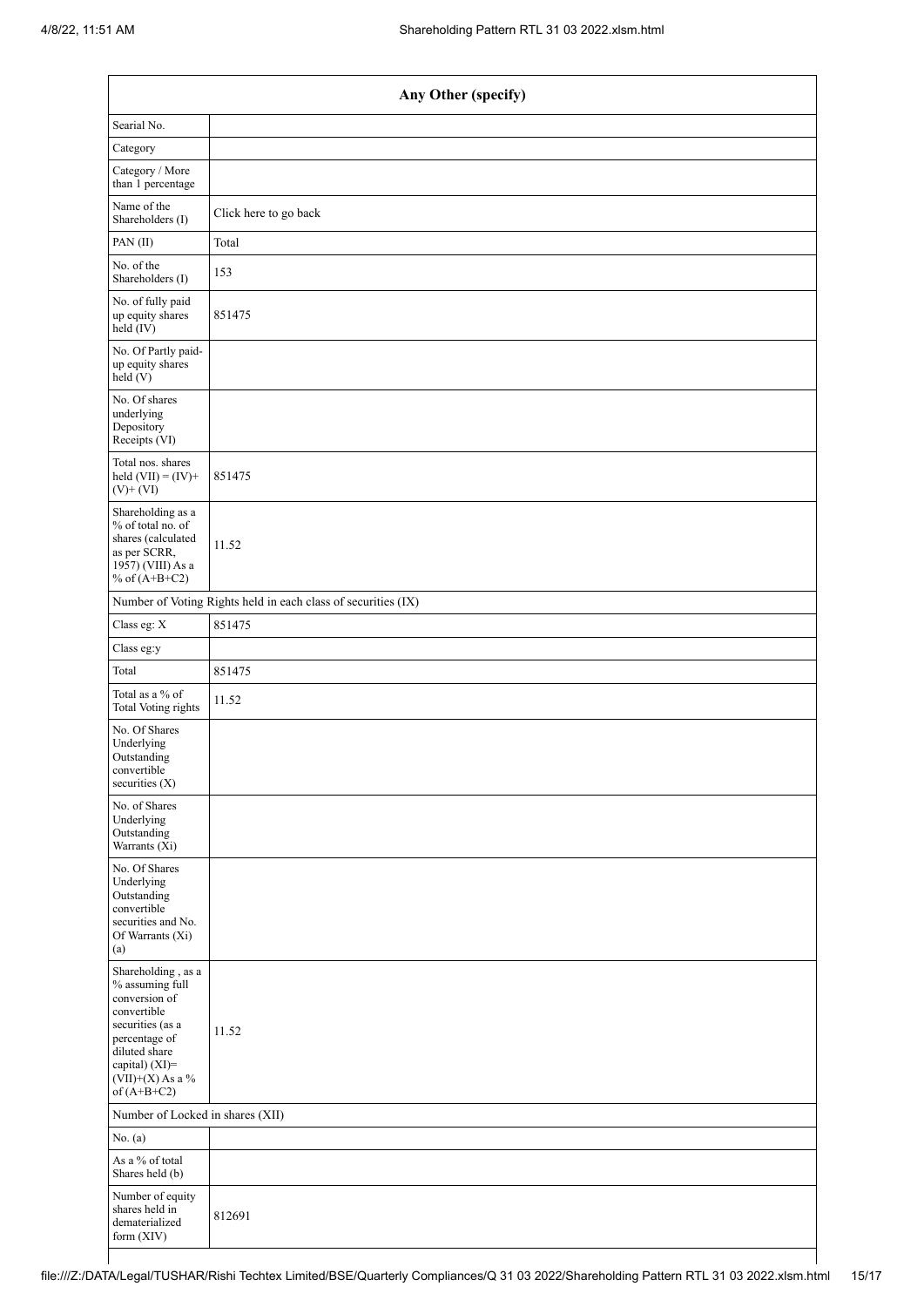Reason for not providing PAN